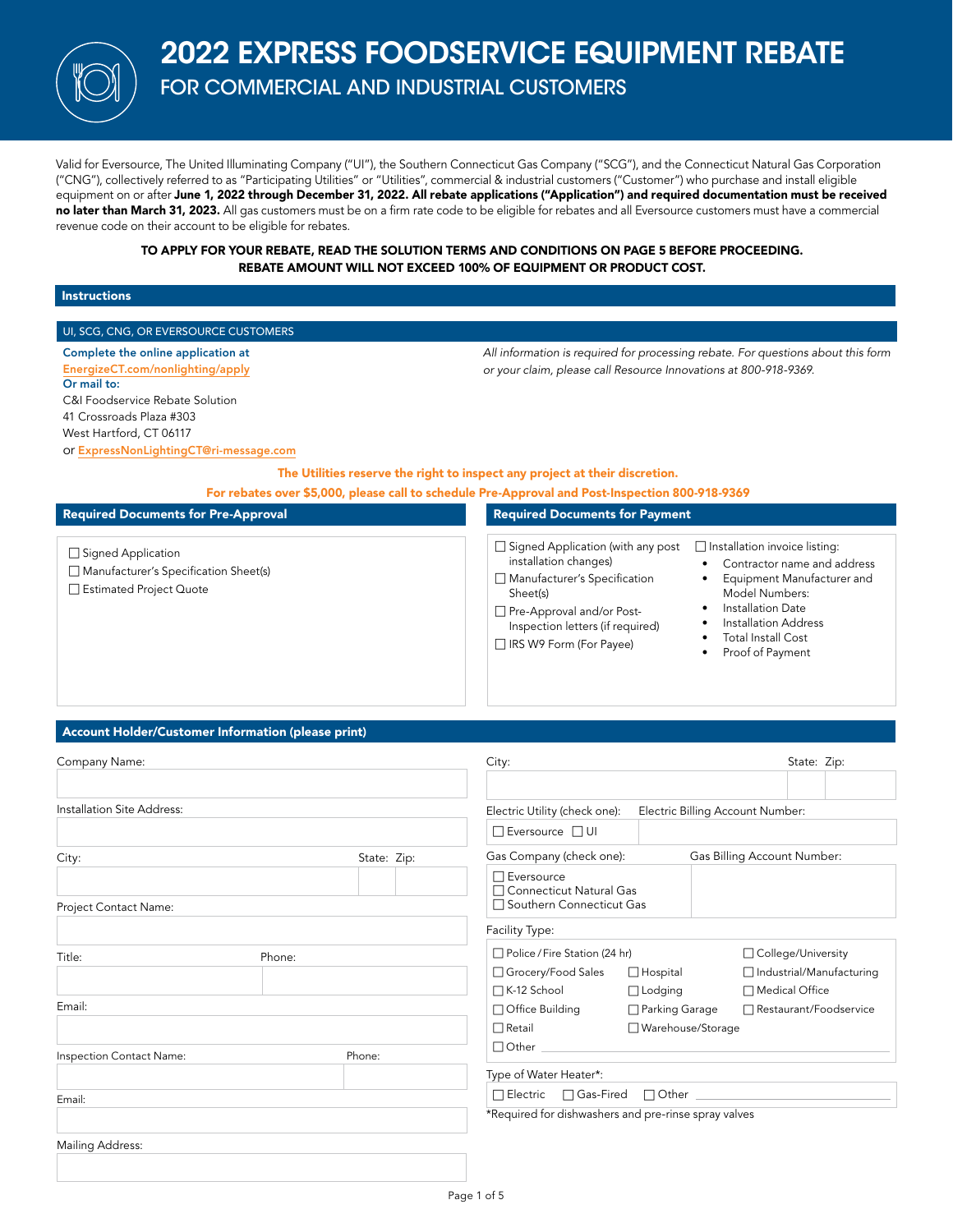| Contractor Information <b>D</b> Check here if self-installed                                                                                                                                                                                                                                                                             |             |                                         |                       |            |
|------------------------------------------------------------------------------------------------------------------------------------------------------------------------------------------------------------------------------------------------------------------------------------------------------------------------------------------|-------------|-----------------------------------------|-----------------------|------------|
| Contractor Name (please print):                                                                                                                                                                                                                                                                                                          |             | Contact Person:                         |                       |            |
| Mailing Address:                                                                                                                                                                                                                                                                                                                         |             | Phone:                                  |                       |            |
|                                                                                                                                                                                                                                                                                                                                          |             |                                         |                       |            |
| City:                                                                                                                                                                                                                                                                                                                                    | State: Zip: | Email:                                  |                       |            |
|                                                                                                                                                                                                                                                                                                                                          |             |                                         |                       |            |
| Contractor Signature (If self-installed, Account Holder must sign)                                                                                                                                                                                                                                                                       |             |                                         |                       |            |
| I certify that all upgrades were done by a CT State licensed individual and in accordance with all local codes and building regulations. All required<br>permits were obtained prior to installation.                                                                                                                                    |             |                                         |                       |            |
| <b>Contractor Printed Name:</b>                                                                                                                                                                                                                                                                                                          |             | <b>Contractor Signature (required):</b> |                       | Date:      |
|                                                                                                                                                                                                                                                                                                                                          |             |                                         |                       |            |
|                                                                                                                                                                                                                                                                                                                                          |             |                                         |                       |            |
| Payee Information (Eversource Customers Only)*                                                                                                                                                                                                                                                                                           |             |                                         |                       |            |
| * For CNG/SCG/UI Customers, payment will not be made to any third party regardless of arrangements between the customer/account holder and third party. Rebate<br>checks will be mailed to customer/account holder on record. Complete this section only if the payee is different than the account holder / customer information above. |             |                                         |                       |            |
| Payee Name (please print):                                                                                                                                                                                                                                                                                                               |             | Email:                                  |                       |            |
|                                                                                                                                                                                                                                                                                                                                          |             |                                         |                       |            |
| Mailing Address:                                                                                                                                                                                                                                                                                                                         |             | Relationship to Customer:               |                       |            |
| City:                                                                                                                                                                                                                                                                                                                                    | State: Zip: | Form completed by:                      |                       |            |
|                                                                                                                                                                                                                                                                                                                                          |             | Contractor / Distributor / Manufacturer |                       | □ Customer |
| Contact Person:                                                                                                                                                                                                                                                                                                                          |             | (Completed by) Name:                    | (Completed by) Phone: |            |
|                                                                                                                                                                                                                                                                                                                                          |             |                                         |                       |            |
| Phone:                                                                                                                                                                                                                                                                                                                                   |             |                                         |                       |            |

#### Customer Signature

By signing this form below, I certify that all of the information described on this Application and all documents provided with this Application are accurate and true and that I have read and understand the TERMS AND CONDITIONS on this form. I agree to a verification by a Utility representative of both the sales transaction and product installation and also allow Utility access to pre- and post-monitor the installation. By signing this Application, I further certify that the qualifying Equipment will be installed for use in the Connecticut address stated. Falsifying any of the above information will void this rebate application and any future rebate applications.

| <b>Customer Printed Name:</b> | <b>Customer Signature (required):</b> | Date: |
|-------------------------------|---------------------------------------|-------|
|                               |                                       |       |

| New Equipment Information (REBATE AMOUNT WILL NOT EXCEED 100% OF THE INDIVIDUAL EQUIPMENT OR PRODUCT COST) |                                      |                                                               |                   |                                              |  |
|------------------------------------------------------------------------------------------------------------|--------------------------------------|---------------------------------------------------------------|-------------------|----------------------------------------------|--|
| <b>Equipment Type</b>                                                                                      | <b>Manufacturer and Model Number</b> | A<br>Rebate Amount per Quantity of<br><b>Unit</b> (see table) | в<br><b>Units</b> | <b>Equipment</b><br>Rebate<br>$(A \times B)$ |  |
|                                                                                                            |                                      |                                                               |                   |                                              |  |
|                                                                                                            |                                      |                                                               |                   |                                              |  |
|                                                                                                            |                                      |                                                               |                   |                                              |  |
|                                                                                                            |                                      |                                                               |                   |                                              |  |
|                                                                                                            |                                      |                                                               |                   |                                              |  |
| Rebate Total                                                                                               |                                      |                                                               |                   |                                              |  |

NOTE: Projects containing equipment not listed on this form should go through the custom project pathway. The project must start before any materials are purchased. Call 877-WISE-USE (877-947-3873) to get more information or email Eversource leads at commercial@eversource.com or CNG/SCG/UI leads at business.save.energy@uinet.com.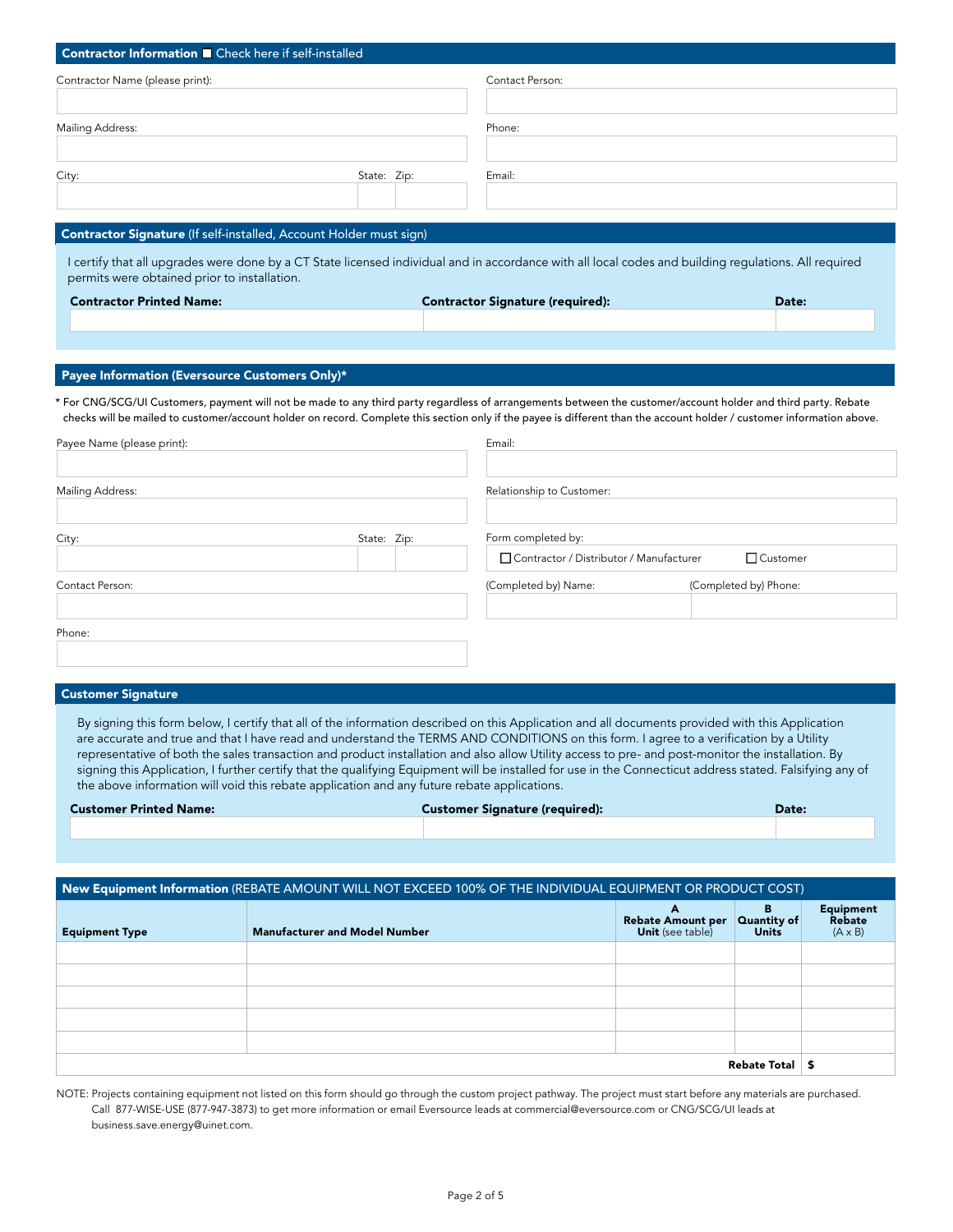## Natural Gas Foodservice Equipment

| <b>Qualifying Equipment</b>                                                                             |                  |                                          |
|---------------------------------------------------------------------------------------------------------|------------------|------------------------------------------|
| Product                                                                                                 | Rebate<br>Amount | Qualification                            |
| Natural Gas Combination Oven                                                                            | \$2,500/Unit     | <b>ENERGY STAR®</b>                      |
| Natural Gas Convection Oven                                                                             | \$1,000/Unit     | <b>ENERGY STAR</b>                       |
| Natural Gas Conveyer Oven                                                                               | \$2,000/Unit     | Energize CT Foodservice QPL <sup>1</sup> |
| Natural Gas Fryer (Standard Vat)                                                                        | \$900/Unit       | <b>ENERGY STAR</b>                       |
| Natural Gas Fryer (Large Vat)                                                                           | \$850/Unit       | <b>ENERGY STAR</b>                       |
| Natural Gas Griddle (3-4 ft wide)                                                                       | \$500/Unit       | <b>ENERGY STAR</b>                       |
| Natural Gas Rack Oven                                                                                   | \$4,000/Unit     | <b>ENERGY STAR</b>                       |
| Natural Gas Steamer                                                                                     | \$2,000/Unit     | <b>ENERGY STAR</b>                       |
| Pre Rinse Spray Valve, Natural Gas Water Heating                                                        | \$50/Unit        | Energize CT Foodservice QPL              |
| Natural Gas Infrared Conveyor Broilers <20" Wide                                                        | \$2,000/Unit     | Energize CT Foodservice QPL              |
| Natural Gas Infrared Conveyor Broilers 20-26" Wide                                                      | \$3,000/Unit     | Energize CT Foodservice QPL              |
| Natural Gas Infrared Conveyor Broilers >26" Wide                                                        | \$3,000/Unit     | Energize CT Foodservice QPL              |
| Natural Gas Infrared Underfired Broiler                                                                 | \$600/Unit       | Energize CT Foodservice QPL              |
| Dishwasher High or Low Temp - Door Type, Natural Gas Water<br>Heating                                   | \$250/Unit       | <b>ENERGY STAR</b>                       |
| Dishwasher High or Low Temp - Multi Tank Conveyor OR Single Tank<br>Conveyor, Natural Gas Water Heating | \$100/Unit       | <b>ENERGY STAR</b>                       |
| Dishwasher High or Low Temp - Under Counter, Natural Gas Water<br>Heating                               | \$50/Unit        | <b>ENERGY STAR</b>                       |
| Dishwasher High Temp - Pot, Pan, Utensil, Natural Gas Water Heating                                     | \$100/Unit       | <b>ENERGY STAR</b>                       |

# Electric Foodservice Equipment

| <b>Qualifying Equipment</b>          |                  |                                          |
|--------------------------------------|------------------|------------------------------------------|
| <b>Product</b>                       | Rebate<br>Amount | Qualification                            |
| Electric Combination Oven            | \$2,500/Unit     | <b>ENERGY STAR</b>                       |
| Electric Convection Oven (Half Size) | \$150/Unit       | <b>ENERGY STAR</b>                       |
| Electric Convection Over (Full Size) | \$500/Unit       | <b>ENERGY STAR</b>                       |
| Electric Deck Oven                   | \$1,500/Unit     | Energize CT Foodservice QPL <sup>1</sup> |
| Electric Fryer (Large Vat)           | \$550/Unit       | <b>ENERGY STAR</b>                       |
| Electric Fryer (Standard Vat)        | \$150/Unit       | <b>ENERGY STAR</b>                       |
| Electric Griddle (> 3ft Wide)        | \$650/Unit       | <b>ENERGY STAR</b>                       |
| Electric Griddle (< 3ft Wide)        | \$300/Unit       | <b>ENERGY STAR</b>                       |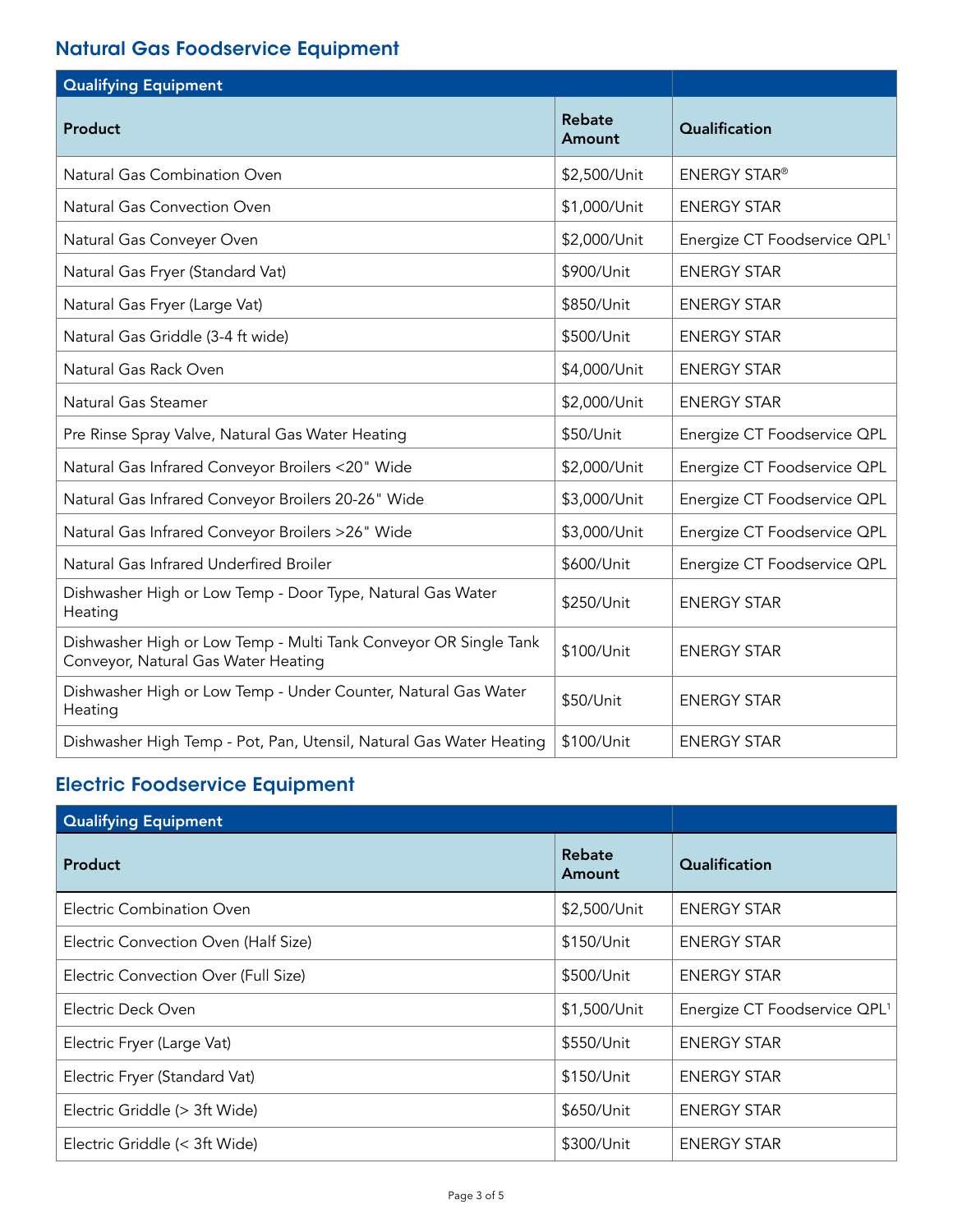### Electric Foodservice Equipment (cont.)

| <b>Qualifying Equipment</b>                                                                          |                         |                                                                                            |
|------------------------------------------------------------------------------------------------------|-------------------------|--------------------------------------------------------------------------------------------|
| <b>Product</b>                                                                                       | <b>Rebate</b><br>Amount | Qualification                                                                              |
| Electric On-Demand Handwrapping Machine                                                              | \$125/Unit              | Energize CT Foodservice QPL <sup>1</sup>                                                   |
| Electric Steamer                                                                                     | \$2,000/Unit            | <b>ENERGY STAR</b>                                                                         |
| Food Holding Cabinet (3/4 Size)                                                                      | \$350/Unit              | <b>ENERGY STAR</b>                                                                         |
| Food Holding Cabinet (Full Size)                                                                     | \$750/Unit              | <b>ENERGY STAR</b>                                                                         |
| Food Holding Cabinet (Half Size)                                                                     | \$250/Unit              | <b>ENERGY STAR</b>                                                                         |
| Refrigerator, Glass or Solid Door (<15 Cubic Ft)                                                     | \$75/Unit               | <b>ENERGY STAR</b>                                                                         |
| Refrigerator, Glass or Solid Door (15 - 29.9 Cubic Ft)                                               | \$100/Unit              | <b>ENERGY STAR</b>                                                                         |
| Refrigerator, Glass or Solid Door (30 - 49.9 Cubic Ft)                                               | \$200/Unit              | <b>ENERGY STAR</b>                                                                         |
| Refrigerator, Glass or Solid Door (50+ Cubic Ft)                                                     | \$300/Unit              | <b>ENERGY STAR</b>                                                                         |
| Freezer, Glass or Solid Door (<15 Cubic Ft)                                                          | \$150/Unit              | <b>ENERGY STAR</b>                                                                         |
| Freezer, Glass or Solid Door (15 - 29.9 Cubic Ft)                                                    | \$200/Unit              | <b>ENERGY STAR</b>                                                                         |
| Freezer, Glass or Solid Door (30 - 49.9 Cubic Ft)                                                    | \$150/Unit              | <b>ENERGY STAR</b>                                                                         |
| Freezer, Glass or Solid Door (50+ Cubic Ft)                                                          | \$250/Unit              | <b>ENERGY STAR</b>                                                                         |
| Electric Ice Machine - Ice Making Head (up to 500 lbs / day)                                         | \$250/Unit              | <b>ENERGY STAR</b>                                                                         |
| Electric Ice Machine - Remote Cond./Split Unit - Batch                                               | \$160/Unit              | <b>ENERGY STAR</b>                                                                         |
| Electric Ice Machine - Remote Cond./Split Unit - Continuous                                          | \$300/Unit              | <b>ENERGY STAR</b>                                                                         |
| Electric Ice Machine - Self Contained                                                                | \$50/Unit               | <b>ENERGY STAR</b>                                                                         |
| Pre Rinse Spray Valve, Electric Water Heating                                                        | \$50/Unit               | Energize CT Foodservice QPL                                                                |
| Dishwasher High or Low Temp - Door Type, Electric Water Heating                                      | \$250/Unit              | <b>ENERGY STAR</b>                                                                         |
| Dishwasher High or Low Temp - Multi Tank Conveyor<br>OR Single Tank Conveyor, Electric Water Heating | \$100/Unit              | <b>ENERGY STAR</b>                                                                         |
| Dishwasher High or Low Temp - Under Counter, Electric Water Heating                                  | \$50/Unit               | <b>ENERGY STAR</b>                                                                         |
| Dishwasher High Temp - Pot, Pan, Utensil, Electric Water Heating                                     | \$100/Unit              | <b>ENERGY STAR</b>                                                                         |
| Refrigerated Chef Bases, 35-120"                                                                     | \$500/Unit              | Energize CT Foodservice QPL                                                                |
| <b>Induction Cooktops</b>                                                                            | \$1,000/Unit            | Must be an electric induction<br>cooktop with at least 2 burners                           |
| Vending Miser - Refrigerated Beverage Vending Machine                                                | \$75/Unit               | Must not have an existing<br>Vending Miser installed. Must<br>be an Occupancy Based sensor |
| Vending Miser - Non-Refrigerated Snack Vending Machine                                               | \$75/Unit               | Must not have an existing<br>Vending Miser installed. Must<br>be an Occupancy Based sensor |
| Vending Miser - Glass Front Refrigerated Coolers                                                     | \$75/Unit               | Must not have an existing<br>Vending Miser installed. Must<br>be an Occupancy Based sensor |

1 QPL for Foodservice found athttps://www.energizect.com/your-business/solutions-list/Commercial-Kitchen-Equipment-Rebate